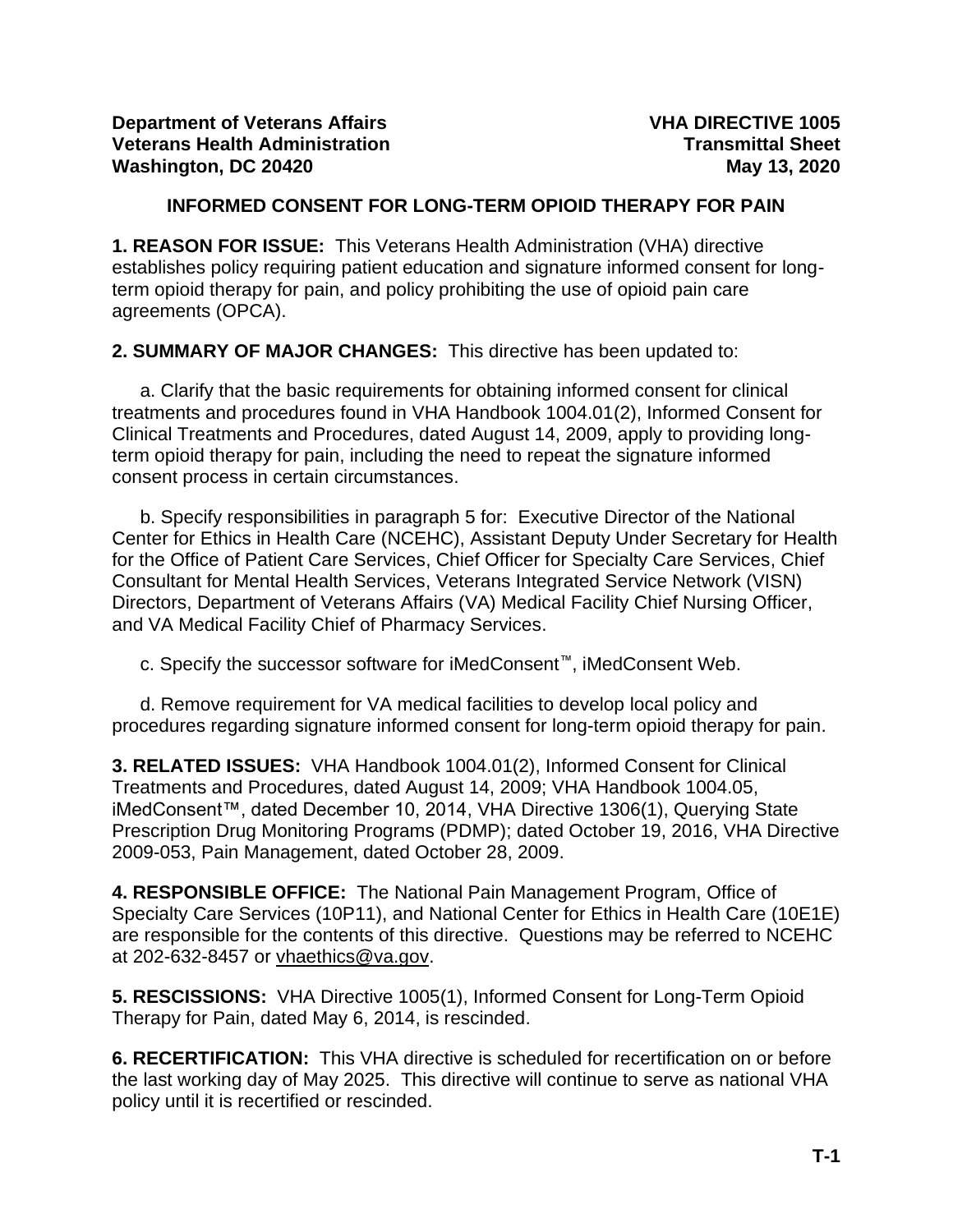### **BY DIRECTION OF THE OFFICE OF THE UNDER SECRETARY FOR HEALTH:**

/s/ Gerard R. Cox, MD, MHA Deputy Under Secretary for Heath for Organizational Excellence

**NOTE:** *All references herein to VA and VHA documents incorporate by reference subsequent VA and VHA documents on the same or similar subject matter.*

**DISTRIBUTION:** Emailed to the VHA Publications Distribution List on May 18, 2020.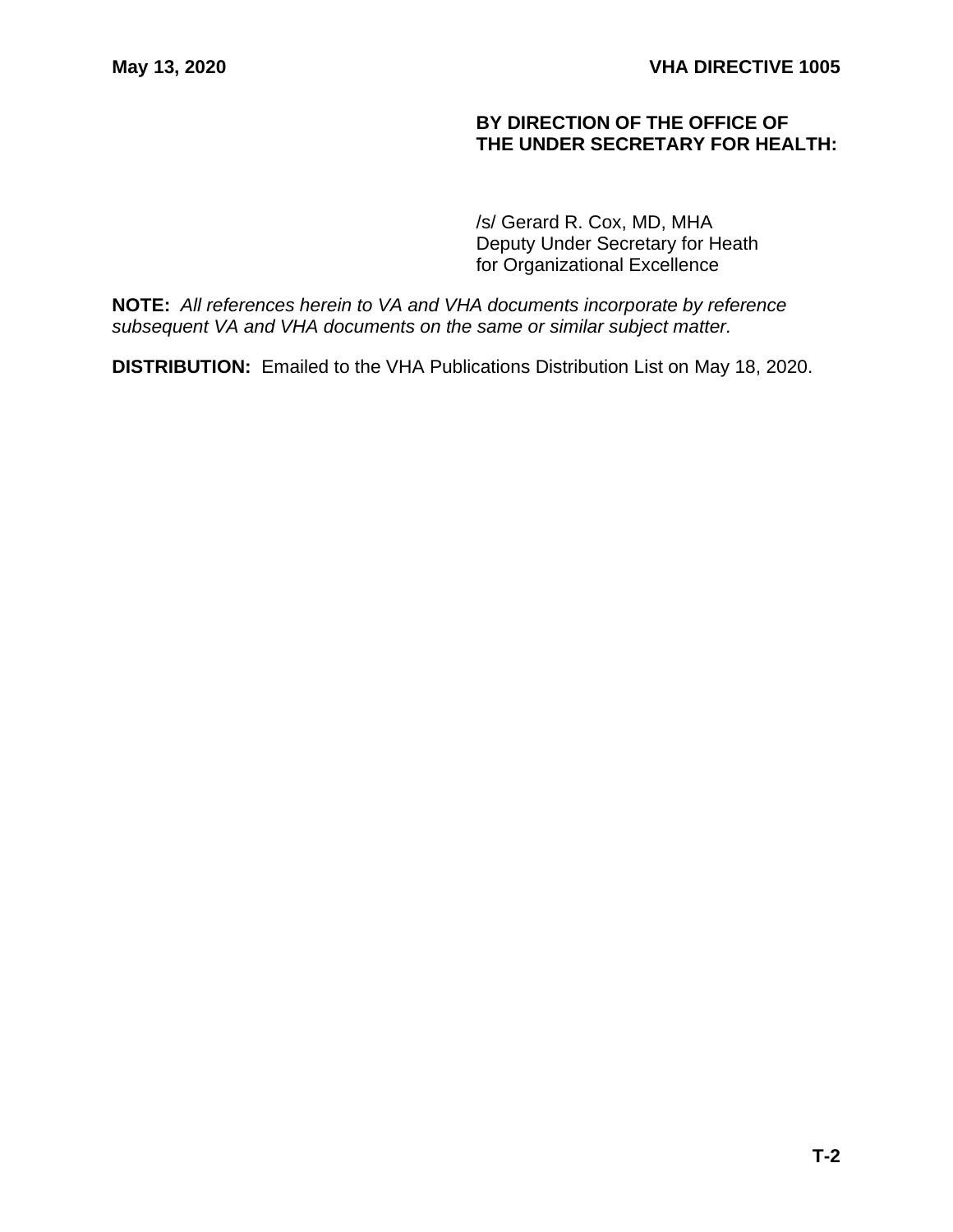## **CONTENTS**

# INFORMED CONSENT FOR LONG-TERM OPIOID THERAPY FOR PAIN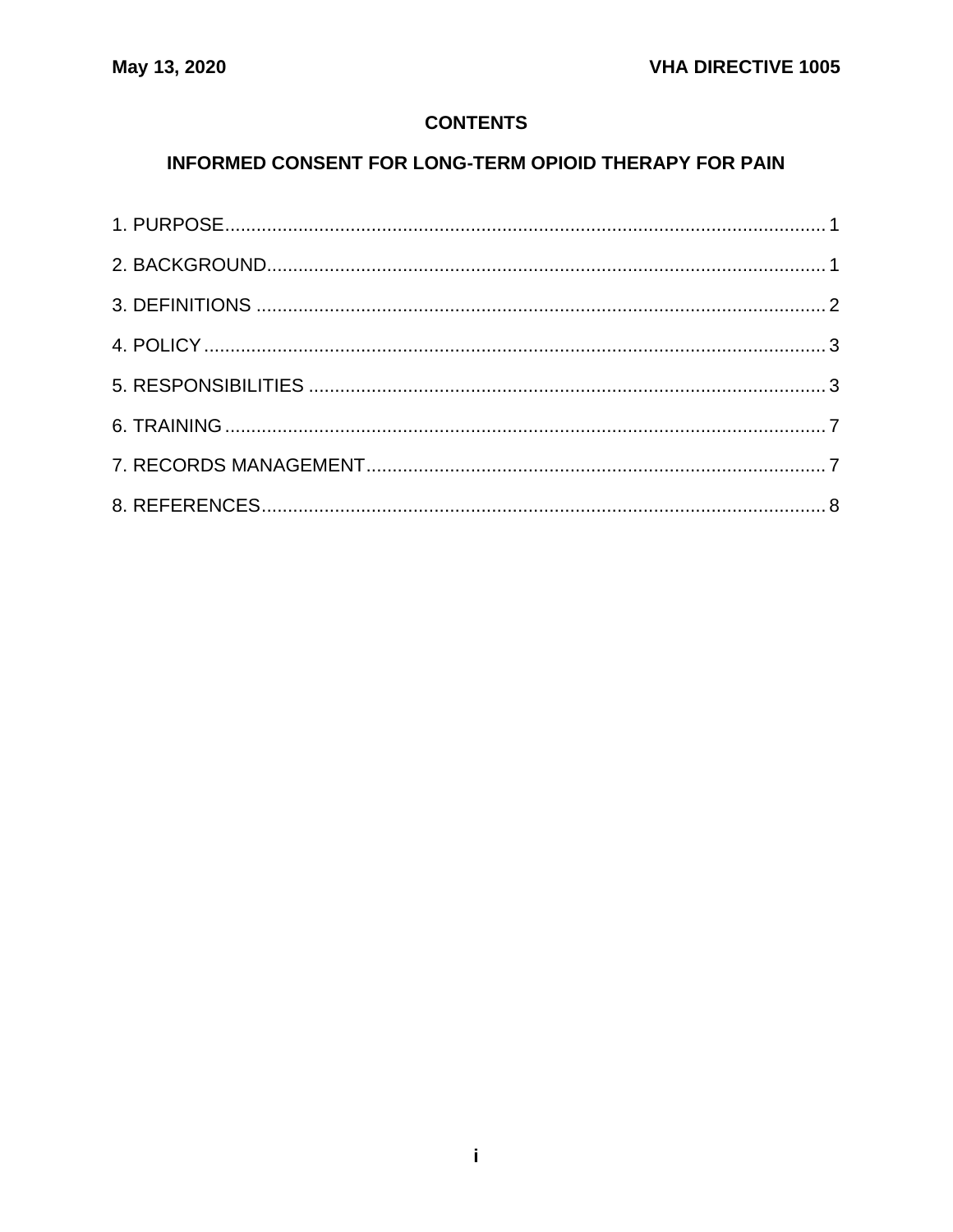#### **INFORMED CONSENT FOR LONG-TERM OPIOID THERAPY FOR PAIN**

#### <span id="page-3-0"></span>**1. PURPOSE**

This Veterans Health Administration (VHA) directive establishes policy requiring patient education and signature informed consent for long-term opioid therapy for pain. This directive also prohibits the use of opioid pain care agreements (OPCA). **AUTHORITY:** Title 38 United States Code (U.S.C.) 7301(b), 7331, and 38 Code of Federal Regulations (CFR) 17.32.

### <span id="page-3-1"></span>**2. BACKGROUND**

a. VHA is committed to reducing opioid overdose and opioid use disorder among Veterans. In alignment with the Comprehensive Addiction Recovery Act (CARA) of 2016 (Public Law (Pub.L.) 114-198), VHA's Opioid Safety Initiative (see [https://www.va.gov/PAINMANAGEMENT/Opioid\\_Safety\\_Initiative\\_OSI.asp\)](https://www.va.gov/PAINMANAGEMENT/Opioid_Safety_Initiative_OSI.asp) addresses providing safer prescribing and monitoring practices for management of Veterans' chronic pain, and moving towards a more Veteran-centric, biopsychosocial approach to caring for Veterans with chronic pain. In addition, the Department of Veterans Affairs (VA) and Department of Defense (DoD) resource "VA/DoD Clinical Practice Guideline: Management of Opioid Therapy for Chronic Pain," provides evidence based recommendations regarding long-term opioid therapy for patients with chronic pain (see [https://www.healthquality.va.gov/guidelines/Pain/cot/VADoDOTCPG022717.pdf\)](https://www.healthquality.va.gov/guidelines/Pain/cot/VADoDOTCPG022717.pdf). *NOTE: This linked document is outside VA control and may not conform to Section 508 of the Rehabilitation Act of 1973.*

b. To ensure safe, patient-centered care, practitioners prescribing long-term opioid therapy for pain must educate patients about the risks, benefits, and alternatives to long-term opioid therapy and engage them in a discussion about a proposed long-term opioid therapy management plan.

c. VHA Handbook 1004.01(2), Informed Consent for Clinical Treatments and Procedures, dated August 14, 2009, establishes procedures for obtaining and documenting informed consent for all clinical treatments and procedures. VHA Handbook 1004.01(2) requires practitioners to obtain the patient's signature consent for all treatments and procedures that can be reasonably considered to have a significant risk of complication or morbidity. VHA Handbook 1004.05, iMedConsent™, dated December 10, 2014, establishes requirements and procedures for using iMedConsent™ to document a patient's signature consent in the electronic health record (EHR).

d. In the past, a number of VA opioid prescribers and VA medical facilities used locally created OPCAs, also known as "pain contracts", to document discussions with patients regarding long-term opioid therapy. OPCAs are based on an adversarial rather than therapeutic model, and their use of threatening language has the potential to undermine patient-provider trust. This directive is grounded in a therapeutic approach to treatment decision making based on informed consent.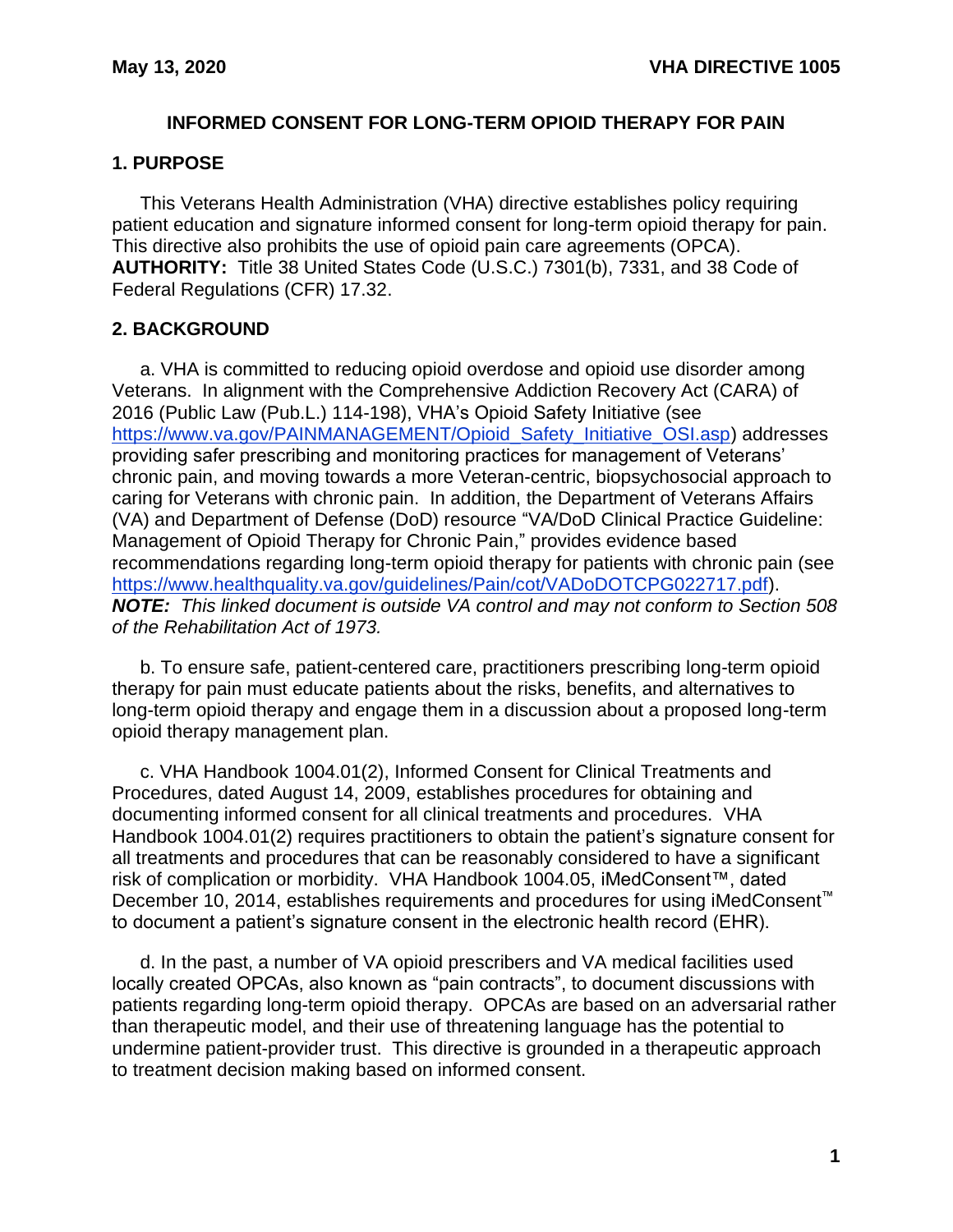e. The National Pain Management Program and the National Center for Ethics in Health Care (NCEHC) jointly developed a patient information guide titled "Safe and Responsible Use of Opioids for Chronic Pain: A Patient Information Guide" and an informed consent form titled "Consent for Long-Term Opioid Therapy for Pain" (see [https://www.ethics.va.gov/policy.asp\)](https://www.ethics.va.gov/policy.asp). These tools are designed to be patient-centered and to help opioid prescribers ensure:

(1) That patients understand the risks, benefits, and alternatives to long-term opioid therapy for pain management;

(2) The appropriate use and prescribing of opioids; and

(3) That patients are aware of VA's authority to disclose and obtain patient information from State prescription drug monitoring programs (PDMPs) to prevent misuse and diversion of prescription medication. *NOTE: 38 U.S.C. 5701(l) and 38 U.S.C. 7332(b)(2)(G) authorize VA to share certain patient information with State PDMPs without obtaining the patient's consent. Additionally, when allowed or required by State law, authorized VA employees are required to query State PDMPs for VHA patients who are receiving prescriptions for controlled substances as outlined in VHA Directive 1306(1), Querying State Prescribing Drug Monitoring Programs (PDMP), dated October 19, 2016.*

f. To further assist with implementation, NCEHC maintains a publicly-facing file, "Frequently Asked Questions VHA Directive 1005: Informed Consent for Long-term Opioid Therapy for Pain" (see [https://www.ethics.va.gov/policy.asp\)](https://www.ethics.va.gov/policy.asp).

### <span id="page-4-0"></span>**3. DEFINITIONS**

a. **Electronic Health Record.** Electronic health record (EHR) is the digital collection of patient health information resulting from clinical patient care, medical testing, and other care-related activities. Authorized VA health care providers may access the EHR to facilitate and document medical care. EHR comprises existing and forthcoming VA software including Computerized Patient Record System (CPRS), Veterans Health Information Systems and Technology Architecture (VistA), and Cerner platforms. *NOTE: The purpose of this definition is to adopt a short, general term (EHR) to use in VHA national policy in place of software-specific terms while VA transitions EHR platforms.*

b. **iMedConsent™.** iMedConsent™ is a commercially-available software package that has been customized for use within VA. iMedConsent™ supports electronic access, completion, signing, and storage of informed consent forms and educational materials associated with informed consent forms. VA has purchased an enterprise license for iMedConsent™. VHA Handbook 1004.05 establishes VHA national policy for iMedConsent™. The successor software for iMedConsent™ is iMedConsent Web.

c. **Long-term Opioid Therapy for Pain.** Long-term opioid therapy for pain is the medically indicated use of opioids on a daily or intermittent basis for 90 or more calendar days to treat non-cancer pain.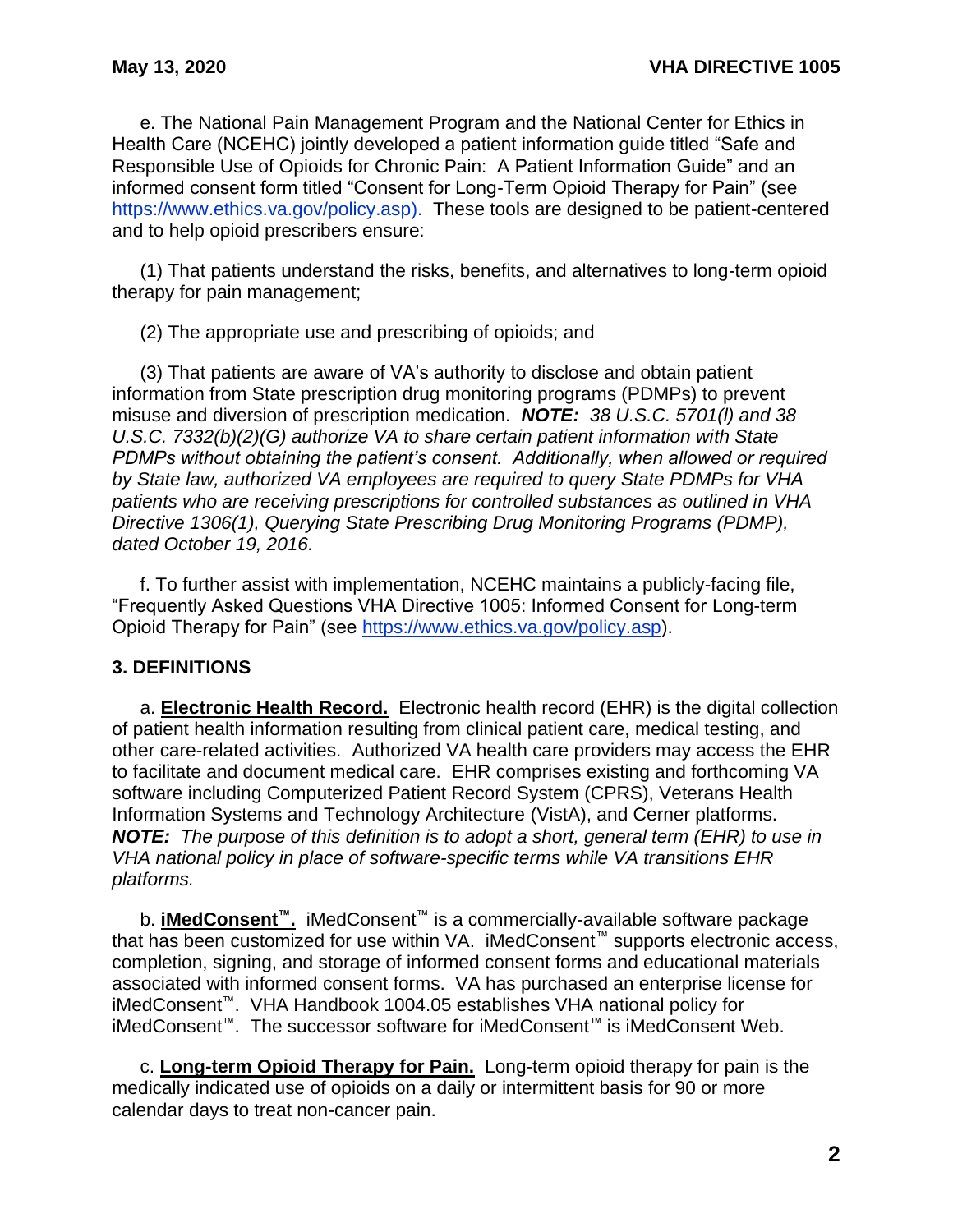d. **Opioid.** For the purposes of this directive, opioids are opiates, opiate derivatives, and chemically equivalent narcotic compounds listed in 21 U.S.C. 812 as Schedule II or Schedule III controlled substances.

e. **Opioid Pain Care Agreement.** An OPCA is a document describing an exchange of information between a health care provider and patient regarding the expectations, responsibilities, and obligations of patients to receive opioid therapy. OPCAs may contain a range of information, but generally include provisions advising patients to: take the drugs only as directed; adhere to drug testing; not seek early refills or replacements for lost or stolen drugs; not use illegal drugs; and adhere to other provisions as needed. *NOTE: The term OPCA encompasses other documents with similar purposes, including pain contracts, opioid agreements, opioid contracts, treatment agreements, pain management agreements, and patient-provider agreements. The use or enforcement of an OPCA is prohibited within the VA health care system.*

f. **Opioid Prescriber.** An opioid prescriber is a credentialed health care provider with clinical privileges or other health care professional whose scope of practice agreement or other formal delineation of job responsibility explicitly authorizes them to prescribe opioids.

g. **Short-term Opioid Therapy for Pain.** Short-term opioid therapy for pain is the medically indicated use of opioids on a daily or intermittent basis for less than 90 calendar days to treat non-cancer pain.

h. **Surrogate Decision Maker.** The surrogate decision maker (surrogate) refers to an individual or decision-making process authorized to make health care decisions on behalf of a patient who lacks decision-making capacity. *NOTE: For further information on surrogate decision makers, see VHA Handbook 1004.01(2).*

### <span id="page-5-0"></span>**4. POLICY**

It is VHA policy that, prior to initiating long-term opioid therapy for pain, VHA opioid prescribers must engage Veterans (or in the case of Veterans who lack decision-making capacity, their surrogate decision maker) in an informed consent discussion, including providing patient education materials, to ensure that the Veteran (or surrogate) understands the risks, benefits, and alternatives to the treatment and must obtain signature informed consent from the Veteran (or surrogate)*. NOTE: This requirement does not apply to patients receiving short-term opioid therapy, patients enrolled in hospice, or patients receiving long-term opioid therapy for cancer pain, for whom oral informed consent is required, and specific documentation of informed consent for opioid therapy is not required.*

#### <span id="page-5-1"></span>**5. RESPONSIBILITIES**

a. **Under Secretary for Health.** The Under Secretary for Health is responsible for ensuring overall VHA compliance with this directive.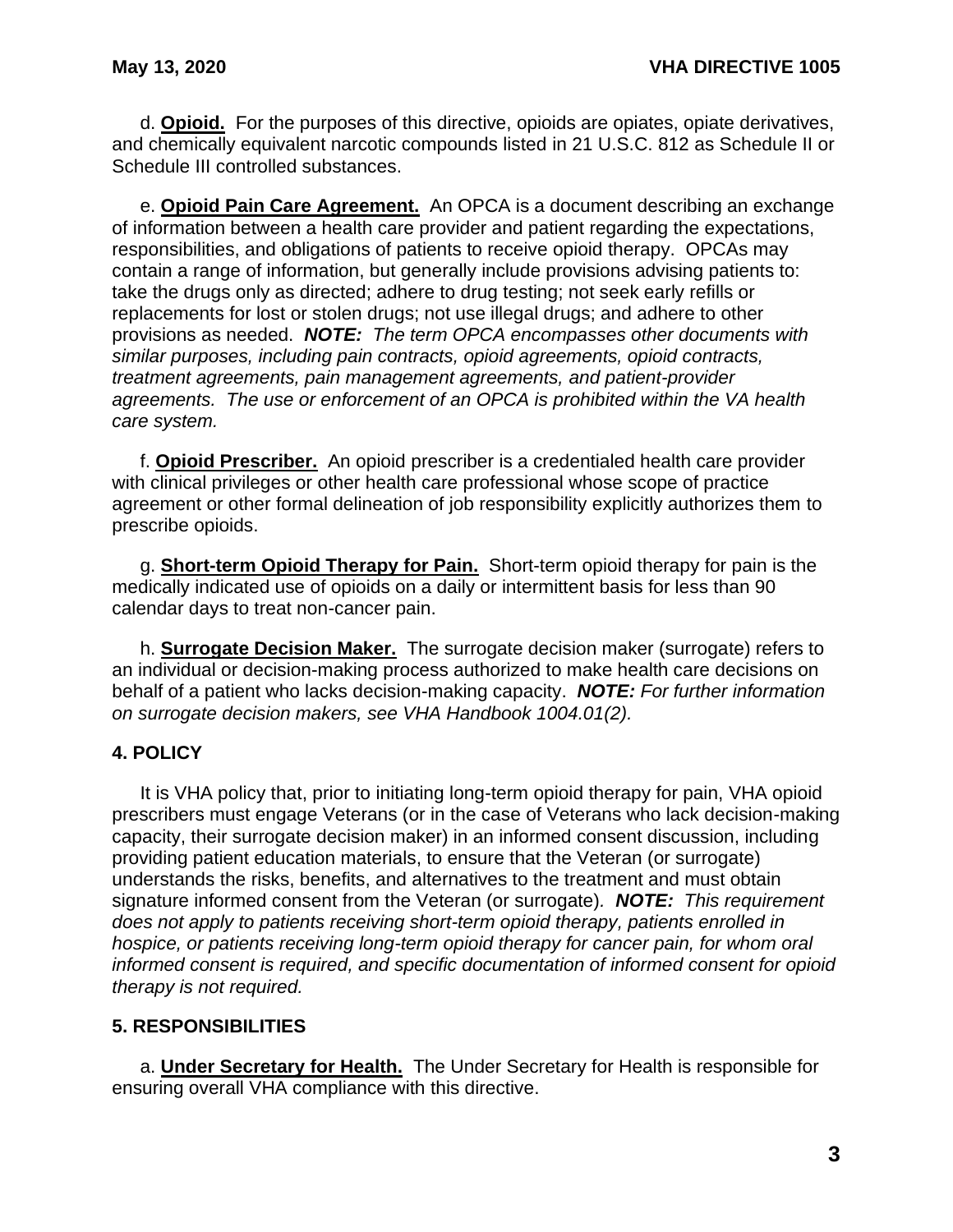b. **Deputy Under Secretary for Health for Operations and Management.** The Deputy Under Secretary for Health for Operations and Management is responsible for:

(1) Communicating the contents of this directive to each of the Veterans Integrated Services Networks (VISNs).

(2) Ensuring that each VISN Director has sufficient resources to fulfill the terms of this directive in all the VHA health facilities within that VISN.

(3) Providing oversight of VISNs to ensure compliance with the requirements of this directive.

c. **Deputy Under Secretary for Health for Organizational Excellence.** The Deputy Under Secretary for Health for Organizational Excellence is responsible for supporting the ethical implementation and oversight of this directive across VHA.

d. **Deputy Under Secretary for Health for Policy and Services.** The Deputy Under Secretary for Health for Policy and Services is responsible for supporting the clinical implementation and oversight of this directive across VHA.

e. **Assistant Deputy Under Secretary for Health, Office of Patient Care Services; Chief Officer, Specialty Care Services; and Chief Consultant, Mental Health Services.** The Assistant Deputy Under Secretary for Health for the Office of Patient Care Services, the Chief Officer for Specialty Care Services, and the Chief Consultant for Mental Health Services are responsible for collaborating:

(1) To provide and approve clinical content for the patient information guide titled "Safe and Responsible Use of Opioids for Chronic Pain: A Patient Information Guide" and the informed consent form titled "Consent for Long-Term Opioid Therapy for Pain".

(2) With the Executive Director, National Center for Ethics in Health Care to manage updates to the patient information guide titled "Safe and Responsible Use of Opioids for Chronic Pain: A Patient Information Guide" and the informed consent form titled "Consent for Long-Term Opioid Therapy for Pain".

(3) To respond to questions from VHA staff regarding the clinical content of the patient information guide titled "Safe and Responsible Use of Opioids for Chronic Pain: A Patient Information Guide" and the informed consent form titled "Consent for Long-Term Opioid Therapy for Pain".

(4) With Women's Health Services to assist with expertise on concerns related to opioid use and pregnancy in women of reproductive potential.

f. **Executive Director, National Center for Ethics in Health Care.** The Executive Director of the National Center for Ethics in Health Care is responsible for:

(1) Ensuring that the patient information guide "Safe and Responsible Use of Opioids for Chronic Pain: A Patient Information Guide" and the informed consent form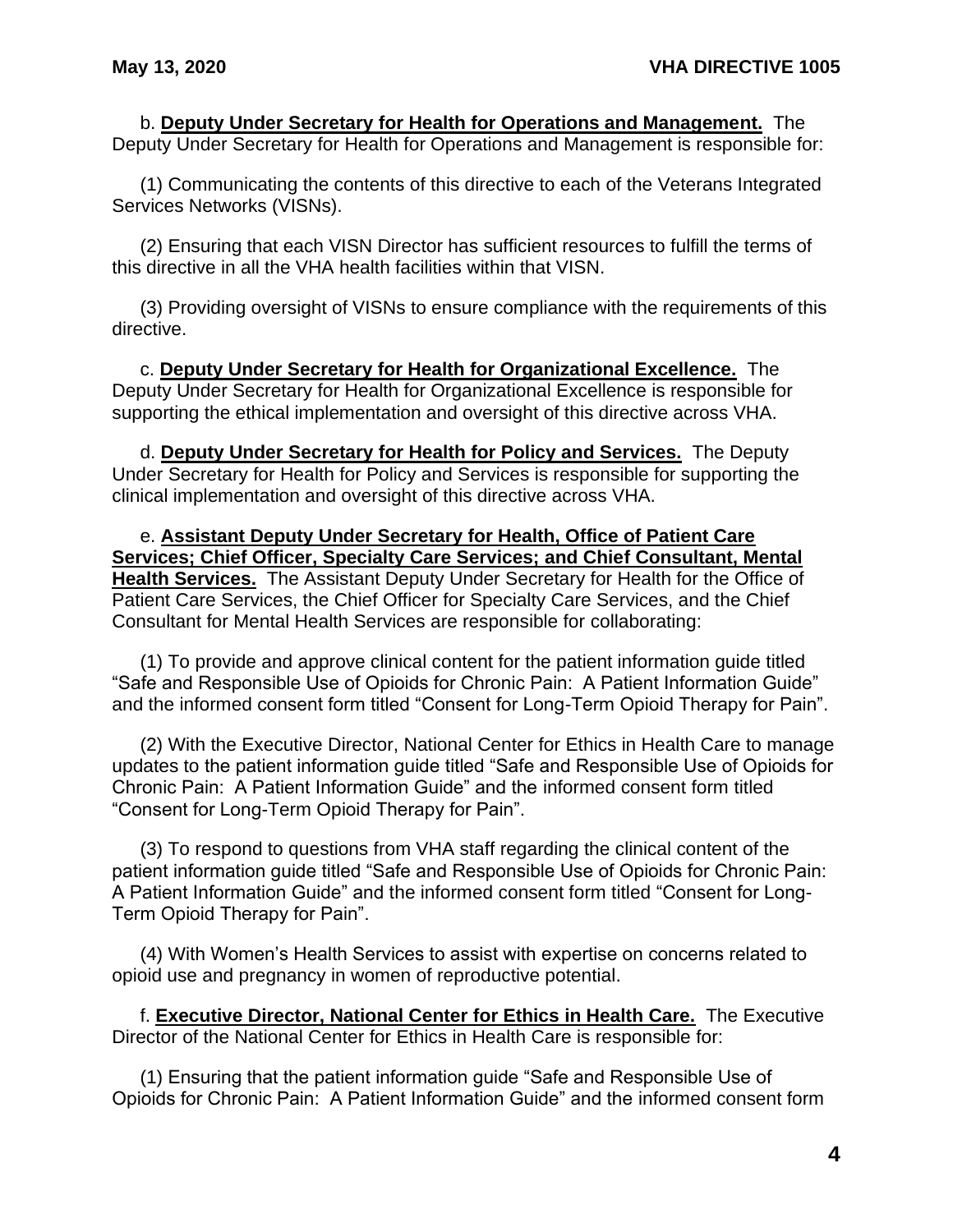titled "Consent for Long-Term Opioid Therapy for Pain" are available and maintained in iMedConsent™ or iMedConsent Web.

(2) Responding to questions from VHA staff regarding the ethics content of the patient information guide titled "Safe and Responsible Use of Opioids for Chronic Pain: A Patient Information Guide" and the informed consent form titled "Consent for Long-Term Opioid Therapy for Pain".

(3) Ensuring that the patient information guide titled "Safe and Responsible Use of Opioids for Chronic Pain: A Patient Information Guide" and the informed consent form titled "Consent for Long-Term Opioid Therapy for Pain" are consistent with current standards for ethical practice through periodic updates.

(4) Establishing a VA medical facility-level signature monitor for informed consent for long-term opioid therapy for pain and communicating availability of the monitor for use by VA medical facilities to promote quality improvement and a high reliability system.

g. **Veterans Integrated Service Network Director.** The VISN Director is responsible for:

(1) Communicating the contents of this directive to all VA medical facilities across the VISN.

(2) Ensuring that all VA medical facilities in the VISN comply with this directive.

(3) Ensuring that all VA medical facilities have the resources to implement this directive.

h. **VA Medical Facility Director.** The VA medical facility Director is responsible for:

(1) Ensuring that opioid prescribers have ready access to printed copies of the patient information guide titled "Safe and Responsible Use of Opioids for Chronic Pain: A Patient Information Guide". *NOTE: Copies of the guide may be ordered from the VA Academic Detailing Service SharePoint site at* 

*<https://vaww.portal2.va.gov/sites/ad/SitePages/Print%20Requests%20V2.aspx> or downloaded from NCEHC's Web site at [https://vaww.ethics.va.gov/policy.asp.](https://vaww.ethics.va.gov/policy.asp) These are internal VA Web sites that are not available to the public.*

(2) Ensuring that opioid prescribers have ready access to iMedConsent™ or iMedConsent Web, e-signature pads, and printers in relevant patient care areas.

(3) Ensuring that the electronic health record (EHR) progress note titled "Consent for Long-Term Opioids for Pain" is locally linked to the informed consent form titled "Consent for Long-Term Opioid Therapy for Pain" that is produced by iMedConsent™ or iMedConsent Web.

(4) Ensuring that OPCAs are no longer used at the VA medical facility.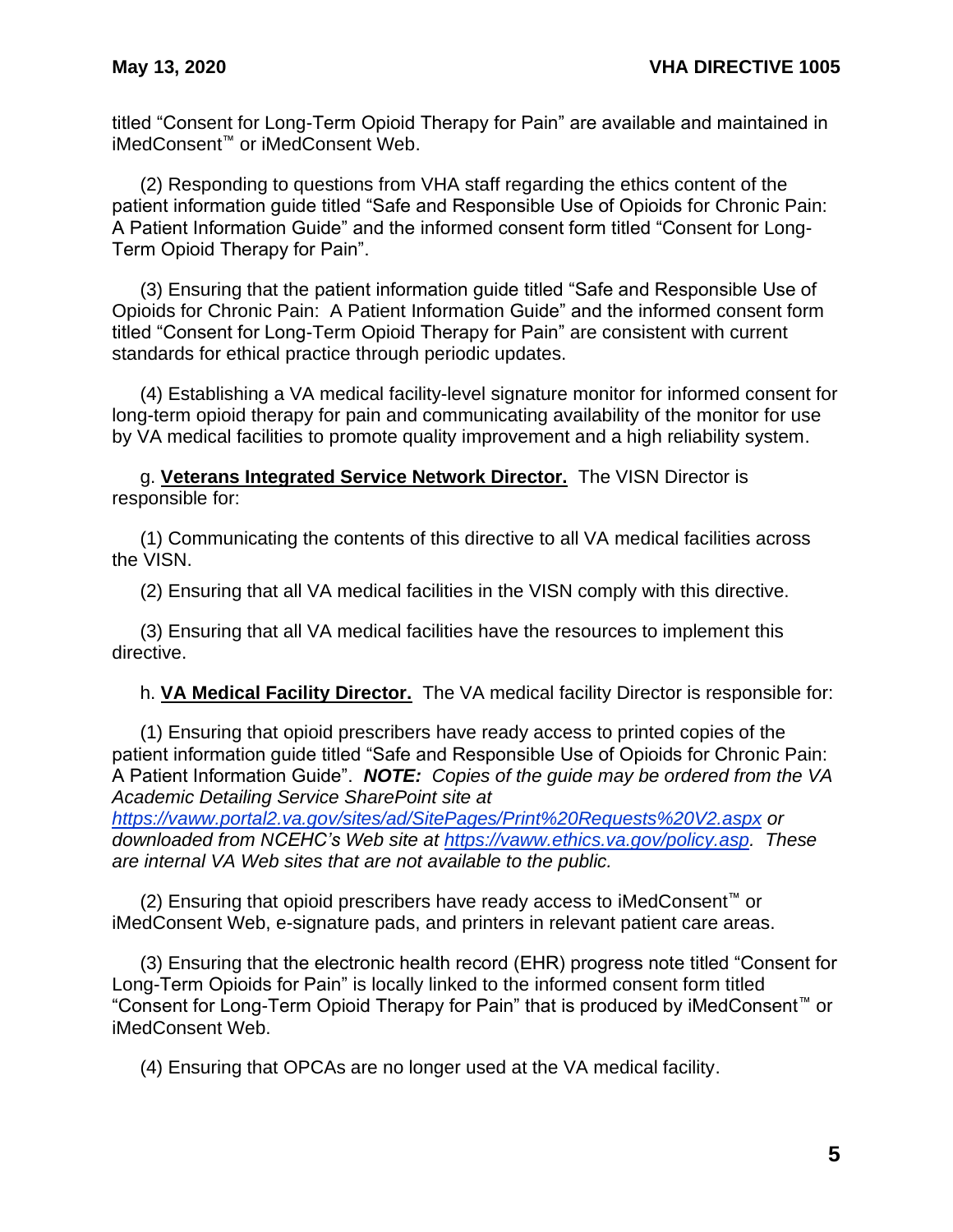i. **VA Medical Facility Chief of Staff.** The VA medical facility Chief of Staff is responsible for:

(1) Informing VA medical facility opioid prescribers in their respective service line about the requirements established under paragraph 5.k. of this directive.

(2) Ensuring that VA medical facility opioid prescribers, including nurses and pharmacists who prescribe opioids, adhere to the signature informed consent requirements established under paragraph 5.k. of this directive.

j. **VA Medical Facility Nurse Executive, VA Medical Facility Chief Nursing Officer, and VA Medical Facility Chief of Pharmacy Services.** The VA medical facility Nurse Executive, VA medical facility Chief Nursing Officer, and VA medical facility Chief of Pharmacy Services are responsible for informing VA medical facility opioid prescribers in their respective service line about the requirements established under paragraph 5.k. of this directive.

k. **VA Opioid Prescribers.** Prior to initiating long-term opioid therapy for pain, VHA opioid prescribers are responsible for:

(1) Completing the informed consent process in VHA Handbook 1004.01(2).

(2) Providing the patient (or in the case of a patient who lacks decision-making capacity, the surrogate decision maker) with a copy of the patient information guide titled "Safe and Responsible Use of Opioids for Chronic Pain: A Patient Information Guide" (available through iMedConsent™ or iMedConsent Web).

(3) Reviewing and discussing the contents of the patient information guide titled "Safe and Responsible Use of Opioids for Chronic Pain: A Patient Information Guide" with the patient or surrogate.

(4) Obtaining signature informed consent from the patient or surrogate on the informed consent form titled "Consent for Long-Term Opioid Therapy for Pain" (available through iMedConsent™ or iMedConsent Web).

(5) Offering the patient or surrogate a copy of the signed informed consent form.

(6) Asking women of reproductive potential or surrogate about pregnancy status and pregnancy intentions and counseling these patients about preconception care.

(7) Using the patient information guide titled "Safe and Responsible Use of Opioids for Chronic Pain: A Patient Information Guide" and informed consent form titled "Consent for Long-Term Opioid Therapy for Pain" in place of other forms whenever agency policies or clinical practice guidelines require or recommend the use of OPCAs. If a patient has in place any type of OPCA, such as a locally created OPCA, the VA opioid prescriber for that patient must ensure that the non-approved OPCA is removed and replaced by the VA informed consent form. *NOTE: Patient-Provider Agreements (PPAs) required by the Food and Drug Administration (FDA) Opioid Risk Evaluation and*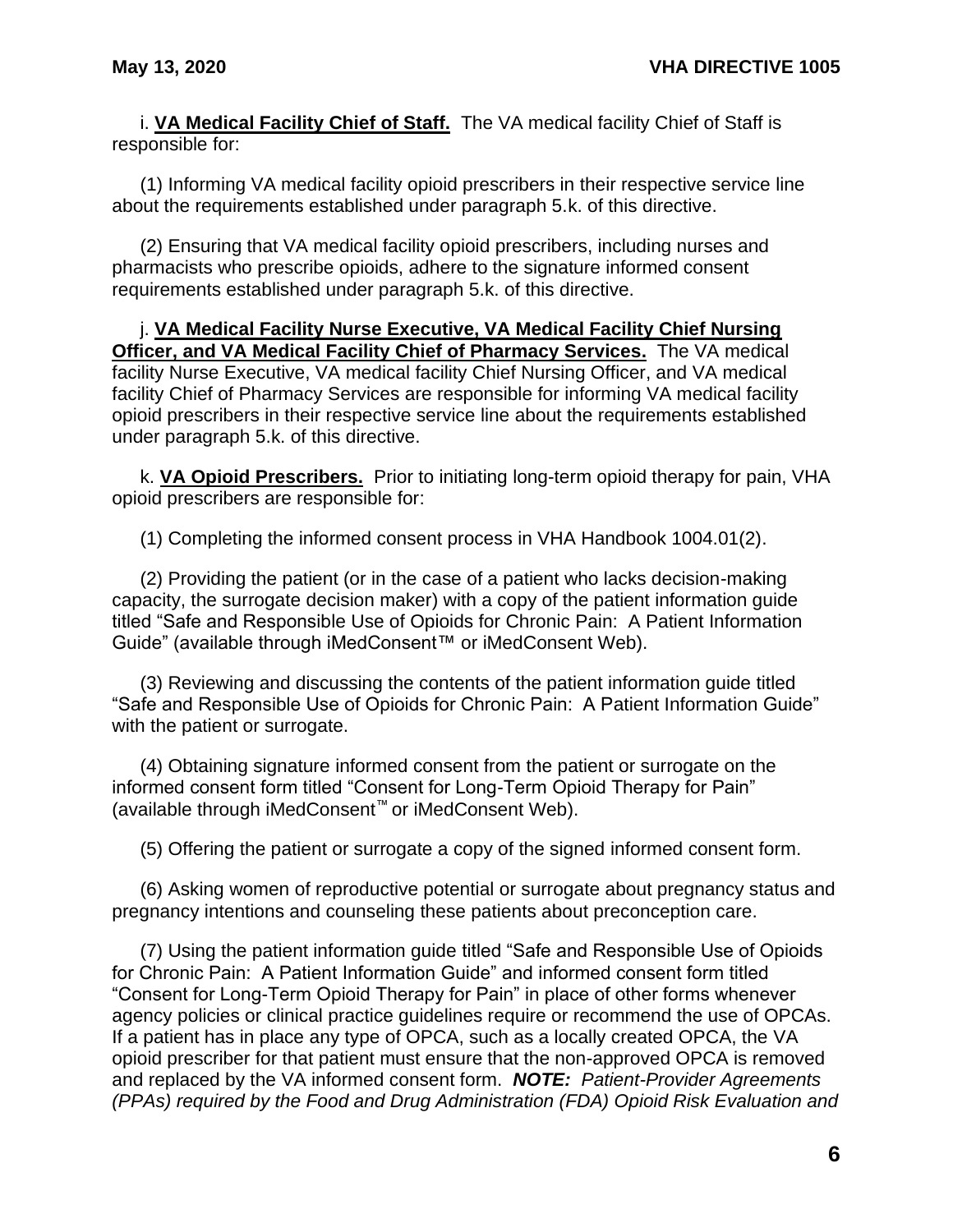*Mitigation Strategy (REMS) programs may be used in addition to the patient information guide and informed consent form required by this directive. When the State requires a specific informed consent form, the provider and patient must complete both the VA informed consent form (when required by this directive) and the State informed consent form. VA medical facilities may add State informed consent forms for opioids to the iMedConsent™ library*. *NOTE: For short-term opioids, for Veterans receiving hospice care, and patients receiving long-term opioid therapy for cancer pain, use of the patient information guide and informed consent form is optional, but the opioid prescriber must discuss opioid risks, benefits, and alternatives as part of obtaining informed consent for the patient's overall plan of care. Specific documentation of consent for short-term opioids is not required.*

(8) Ensuring that the patient's or surrogate's signature informed consent for longterm opioid therapy for pain is documented in the EHR prior to initiating opioid therapy for that purpose.

(9) Obtaining a new signature informed consent from the patient or surrogate, on the informed consent form titled "Consent for Long-Term Opioid Therapy for Pain" when:

(a) There is a significant deviation from the treatment plan to which the patient or surrogate originally consented; or

(b) There is a change in the patient's condition or diagnosis that would reasonably be expected to alter the original informed consent. *NOTE: For further information on when to obtain a new informed consent, see VHA Handbook 1004.01(2).*

(10) Determining when to delegate elements of the patient education and informed consent discussion to VA medical health care team members, as appropriate to the competency of the team member.

l. **VA Medical Facility Health Care Team Members.** VA medical facility health care team members, such as Patient Aligned Care Team (PACT) staff, are responsible for assisting VA opioid prescribers to perform elements of the patient education and informed consent discussion when those elements are designated by the VA opioid prescriber and as appropriate to the competency of the team member.

### <span id="page-9-0"></span>**6. TRAINING**

There are no formal training requirements associated with this directive.

#### <span id="page-9-1"></span>**7. RECORDS MANAGEMENT**

All records regardless of format (e.g., paper, electronic, electronic systems) created by this directive shall be managed per the National Archives and Records Administration (NARA) approved records schedules found in VA Records Control Schedule 10-1. Questions regarding any aspect of records management should be addressed to the appropriate Records Manager or Records Liaison.